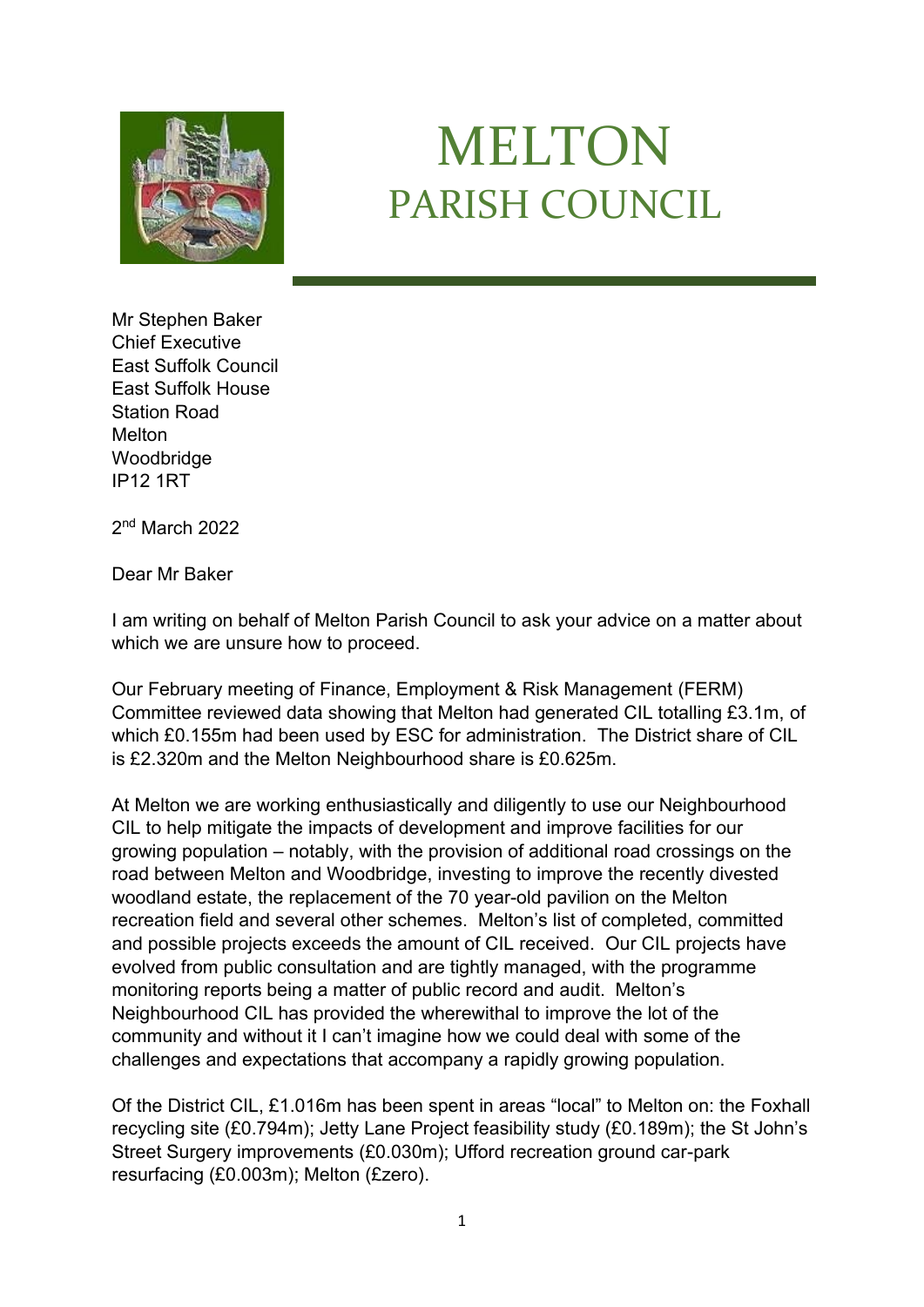We understand perfectly that the spending of District CIL is strategic and not related to its place of origin. However, the "local" spend items to-date appear removed from the most significant infrastructure issues that impact adversely on Melton residents. Not only are these infrastructure issues beyond the scope and financial capacity of the Parish Council, they don't appear to have resource allocations anywhere else.

The FERM Committee's discussion focussed on how we might work within ESC's CIL strategy to gain wider support for the larger-scale infrastructure needs of Melton. The committee agreed two actions. The first was to contact ESC's Infrastructure Delivery Manager and query why the Jetty Lane Project feasibility study was approved when the guidance says that feasibility studies should not be CIL-able. The reason we queried it related to our wish to possibly finance a feasibility study from CIL; something we previously thought was out of the question. We received a very helpful response from Infrastructure Delivery Manager, confirming that a feasibility study could be financed from CIL if it related to a scheme that was in our Neighbourhood Plan (which it is). The second action was for me to contact ESC for advice on District CIL funding for the infrastructure needs of Melton - hence this letter.

The infrastructure investment I am referring to would ameliorate the appalling traffic congestion through the centre of Melton village; the latter has become an infamous traffic bottleneck within the A1152 corridor, with its accompanying pollution and risks of accident and injury. This is Melton's biggest infrastructure problem and it has been brought into even sharper focus by the likely impact of Sizewell C. The Parish Council is deeply concerned at the impact of traffic congestion on the safety and well-being of its residents, particularly the children who attend Melton Primary School. We are also concerned at the divisive and negative impact on community life of the huge wall of traffic that cuts through the middle of the village. As a council, we have a responsibility to speak out on this subject and, for the Melton community, doing nothing is not an option.

Every person I have spoken to on this matter has personal experience of the traffic problem in Melton and expects it to worsen, with or without Sizewell C. The organic growth of population and business activity on either side of the Wilford Bridge will continue to increase traffic volumes through Melton. Sizewell C would seriously exacerbate this already difficult situation by reducing capacity at Melton's A12 junction with the A1152 and encouraging the use of well-known rat-runs, most of which converge at the A1152's Wilford Bridge crossing. Over the length of the A1152 through Melton village, we expect Sizewell C to deliver a quantum increase in HGV and other traffic volumes, congestion, pollution and risk of accidents particularly at the "pinch points" of the A12 roundabout; the Bredfield Road junction with Woods Lane, the traffic lights by Melton Primary School; the Melton Station level crossing; and the Wilford Bridge roundabout.

The Bentwaters Business Park is another part of the traffic equation. It is a dynamic and successful commercial centre on the Deben Peninsula that has contributed to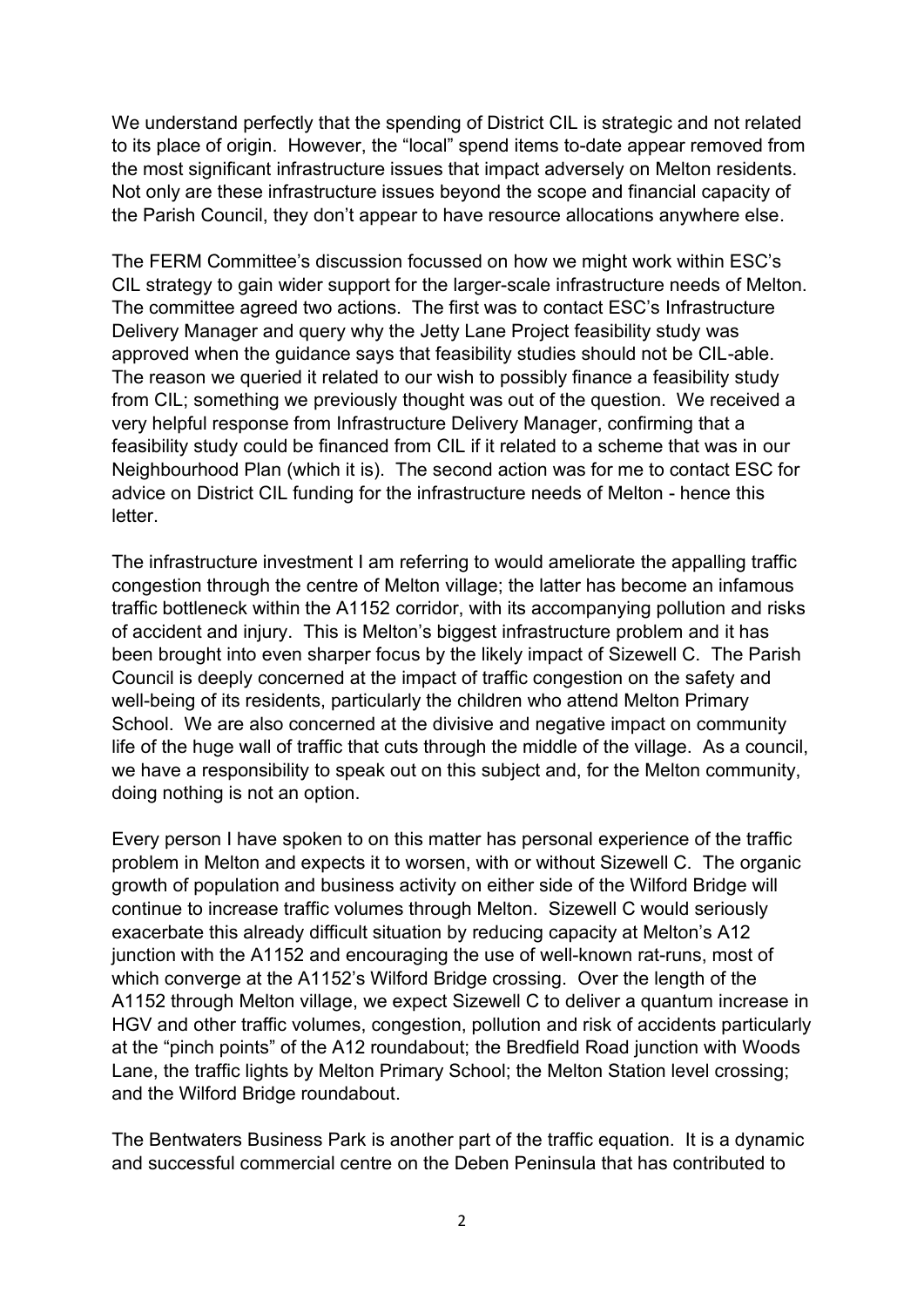the traffic on the A1152 through Melton. You may be aware that Melton has joined with a group of concerned Parishes along the A1152, in discussion with Highways and ESC, about the levels of traffic to and from the Business Park. Sizewell C will generate even more HGV and other traffic from Bentwaters Business Park when it is used to provide various services to the construction project, including off-site offices and stores. We also expect there to be Sizewell C-related business growth elsewhere on the Deben Peninsula.

The Parish Council's response to the Sizewell C planning application sums up our position. In making our representations to EDF, the Planning Inspectorate and the Secretary of State for Business, Energy & Industrial Strategy we have suggested the following infrastructure improvements to the A1152 to mitigate EDF's road proposals:

- explore radical options that would reduce the volume of traffic carried by the A1152 over the Wilford Bridge and through Melton;
- the dog-legged corner on the A1152 at the Melton Station level crossing*\*\** is dangerous for road users and pedestrians alike and should be upgraded and straightened out;
- improve to the A1152's design at the Melton crossroads traffic lights (next to our Primary School) to relieve the serious traffic congestion at that junction;
- improve the A1152's physical condition.

*\*\*The Melton Neighbourhood Plan mentions that to enable appropriate access for the housing development on land off Wilford Bridge Road, one solution might be a "road re-alignment over the level crossing to lengthen the bend". Though it now appears unlikely that any housing development would fund the A1152 realignment, it remains a vital infrastructure project in need of support.*

The Parish Council also strongly supports a 30mph speed limit on the A1152 between the Wilford Bridge roundabout and the level crossing.

While the adverse impact of traffic is very acute in Melton, it also affects other nearby communities (in varying degrees) especially those adjacent to the A1152. The extent of the A1152 traffic congestion must also be costly and disruptive for Suffolk's business community. In short, this isn't solely a problem for Melton – the adverse impact is sub-regional.

On reading ESC's "*CIL Spending Strategy"* document, I have noted ESC's revised approach to CIL spending and the new criteria for defining "essential infrastructure" with reference to the Local Plan or Neighbourhood Plan. It seems to me that the A1152's infrastructure needs have a strategic rather than simply a Melton dimension and are consistent with the CIL criteria for "Essential Infrastructure".

In summary, the A1152 is our top infrastructure concern and I suspect it is also for many nearby parishes and businesses. Melton Parish Council believes there is a